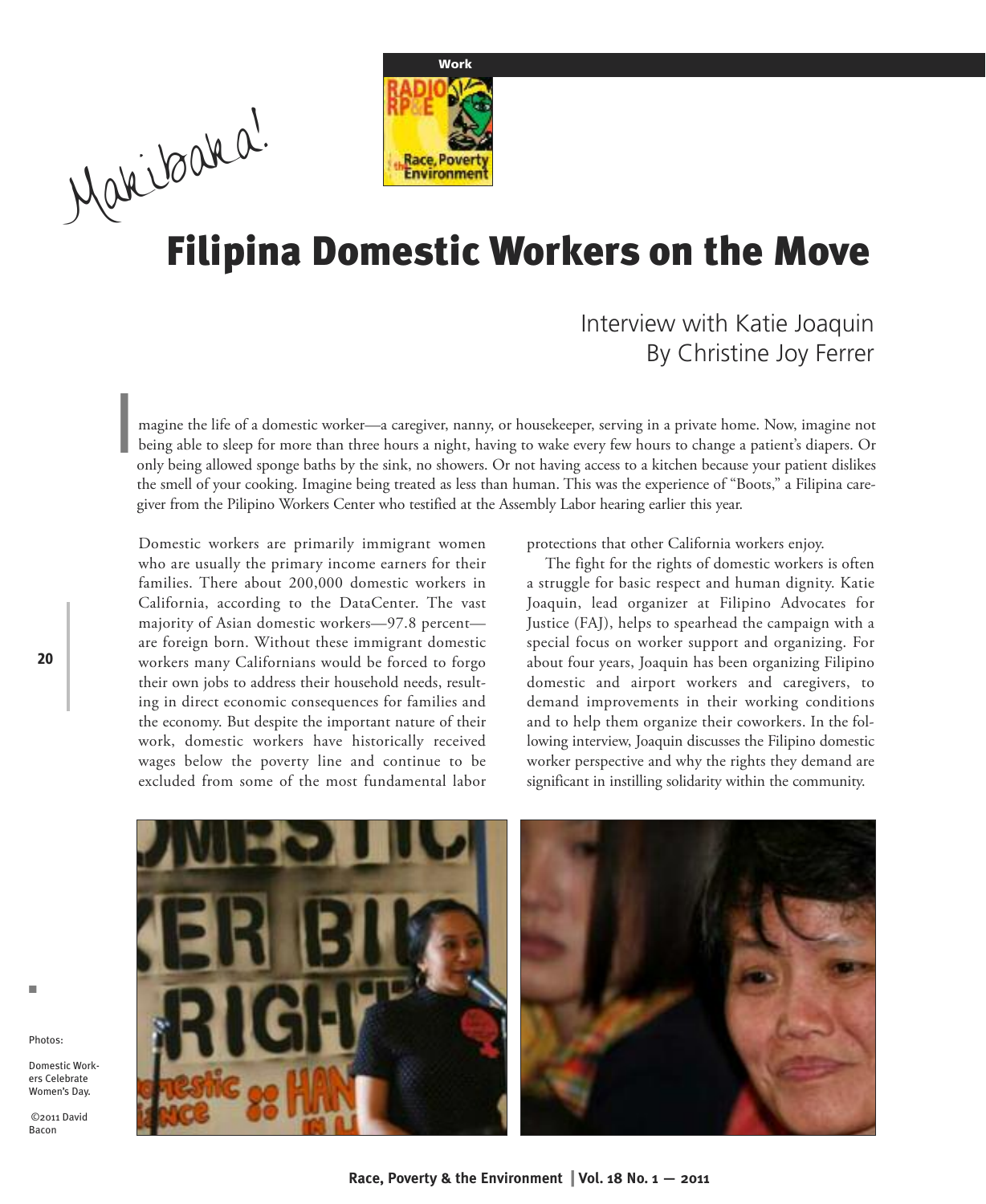

**Christine Joy Ferrer: Why is organizing for the rights of domestic workers important to you personally as a Filipino American, and what is it about the struggle that really connects you to the reason why these rights are so vital?**

**Katie Joaquin:** First, we have to understand why there are so many Filipino domestic workers to begin with. In the Philippines, there's an abnormal amount of people that are leaving the country every single day. Imagine how many people were in your high school—I'm guessing probably around 4,000—[and] 3,800 suddenly disappeared. And this happened to high schools across the country every single day! There are 3,800 people leaving the Philippines every day in search of work. In the U.S., we have an unemployment office that helps us find work in our communities. In the Philippines, people find work through the Philippine Overseas Employment Agency that ships people overseas. So, the situation is that people are being trained to fill jobs in other countries.

In the U.S., there's a growing need for healthcare workers because we had the Baby [Boom] and now there [are] many elderly needing care. [We] need affordable, low-paid labor, so the Philippines is training people as nurses, or as health workers. They have the skills, training, and credentials to be a nurse, or a doctor, but instead, they become a caregiver or a domestic worker. And the work is very difficult. When you think about the domestic workers, we're talking about our mothers, our *lolas* (grandmothers). Over 50 percent of them are primary income earners. They are the ones their families rely on for money and support, and some are making as little as \$50 per a day, working 24 hours. It requires round the clock focus. It can be very strenuous, when you're cleaning, lifting, cooking, etc. and it's someone's life that rests in your hands. Yet, you're not able to make enough money to support your needs here, as well as the needs of your family back home. The industry is rife with abuse because the workers are working in isolation, because there are no protections, and because for many of them, this is one of the first jobs they've encountered.

In the Filipino culture, we have this *Bahala na*, *Utang na loob* feeling. One believes, "This is just how it is." Or "We had no work in the Philippines. We're thankful for work, even if it's bad or underpaid." My lola, my aunties, they all started their lives in America doing domestic work on the east coast—care-giving, as well as cleaning houses, cleaning mansions. I'm working for an issue that I feel really deeply about. And I am honored to be able to organize for the cause.

### **Ferrer: How has Filipino Advocates for Justice been organizing for the domestic worker rights campaign and what are the chances of the legislation passing?**

**Joaquin:** We are developing the leadership of workers, immigrants, and young people to not just be able to advocate for their rights and change their conditions, but to also engage other workers to embody these same attributes. We want to form organizations that will continue to fight for worker rights after the organizer leaves, and long after the institution is gone.

Workers are sharing their testimonies at community events, with elected officials, with other domestic workers, and their employers. Employers are in turn sharing these stories with the media. It's essential to understand, "What are the real conditions in private homes, in the streets and neighborhoods, in the journey from our home countries to here?"

FAJ has been knocking on doors, reaching out to Filipino caregivers and domestic workers. We've been organizing with the employers who hire domestic workers, people who are taken care of by domestic workers, seniors, people with disabilities, interfaith groups, labor unions, and students. We're reaching across as many sectors as possible. We all have a rela-

#### Photo:

n

Katie Joaquin (far right), Lead Organizier, Filipino Advocates for Justice (FAJ) and fellow organizers and caregivers at the APALA Workers Rights Hearing in March 2011.

Courtesy of Filipino Advocates for Justice